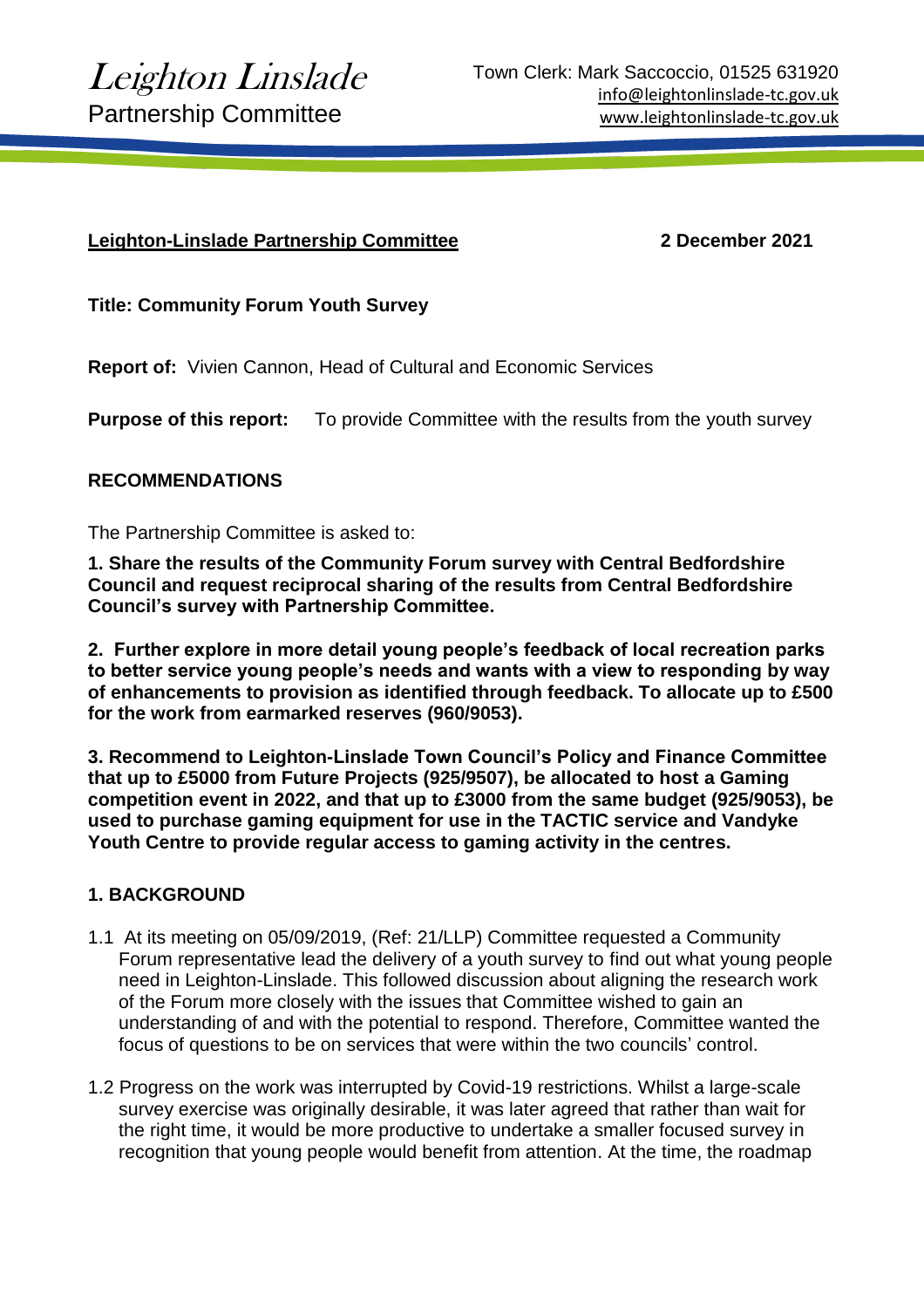out of Covid-19 restrictions was unknown. To this end, the survey is planned to focus on the age range of 12 to 16years.

- 1.3 Unknown to all members of the steering group, Central Bedfordshire Council (CBC) senior management had instructed officers to initiate a CBC led survey of young people to help review their services. This led to two surveys going out at the same time. The steering group quickly issued a press release in support of both surveys encouraging young people to complete both having explained the difference between the two.
- 1.4 In the first instance, the above was disappointing to learn. However, the expectation is that CBC and the Partnership Committee has an opportunity to share results. With both surveys being anonymous, sharing is considered to be of mutual benefit to all parties.
- 1.5 The CBC survey remains open until late December. The results shared today therefore are those relating to the Community Forum's survey.
- 1.6 The Community Forum survey results are attached at Appendix A.

#### **2. SUMMARY OF SURVEY RESULTS**

- 2.1 In total 149 responses were received and all bar 2 being residents of Leighton Buzzard and Linslade. The male / female mix of respondents was good with slightly more females.
- 2.2 Respondent identified recreation parks as being where they wanted activities to take place. Respondents also highlighted an enjoyment of sports and fitness. Officers suggest that further exploration of provision in local parks could be explored in more depth to ensure any enhancements are in keeping with young people's wants and needs.
- 2.3 The town centre and High Street feature a high second in preferred activity venues with activity taking place in a venue (building). The town centre is arguably less focused on provision for young people and Committee may bear this in mind when planning future provision. Both the Library Theatre and TACTIC centre are the obvious public venues currently able to respond.
- 2.4 When asked what services would make a difference, mental health support and health were mentioned on several occasions.
- 2.5 Gaming as an activity received several mentions. Officers propose that a high-profile gaming event in the town centre could be delivered in response to the level of interest shown here. Longer term investment in equipment for more regular access to gaming activity could be invested in for the TACTIC centre.